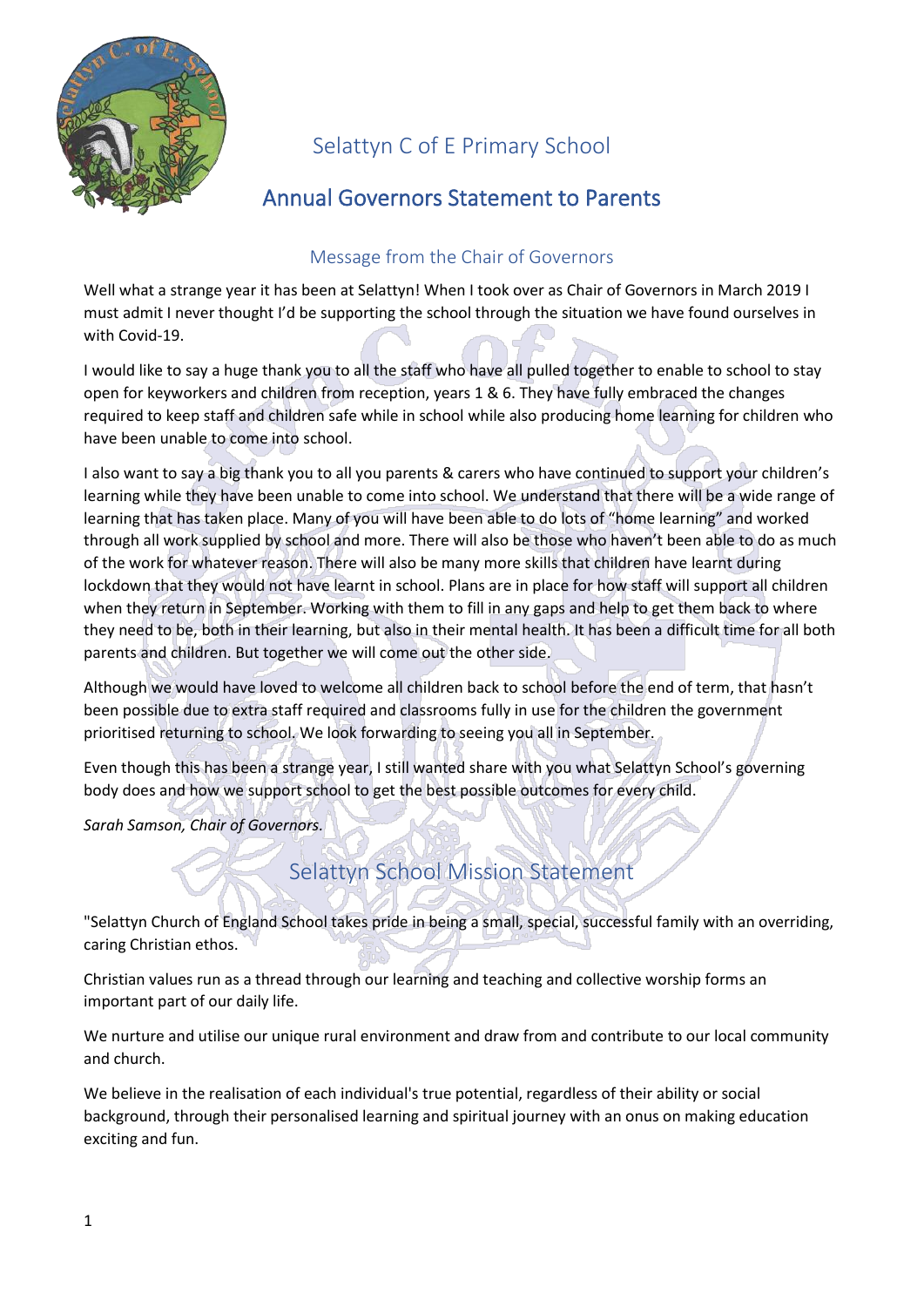

We aim to develop a culture of true inclusion and diversity where all individuals are proud of their identity and are able to participate fully in school life."

### What do Governors do?

In accordance with the Government's requirement for all governing bodies, the three core strategic functions of Selattyn C of E School Governing Body are:

- **1. Ensuring clarity of vision, ethos and strategic direction**
- **2. Holding the headteacher to account for the educational performance of the school and its pupils**
- **3. Overseeing the financial performance of the school and making sure its money is well spent**

This means we help to set the priorities for the school and monitor the effectiveness of the work of the staff. We work along side Ms Morgan to produce the School Development Plan which sets out the schools aims and targets for each year. We check how well these are being implemented and if any changes need to be made.

Governors are also responsible for setting the budget for the school along side Ms Morgan, checking that the school is in a sound financial position and the budget is spent wisely to provide the best education for the children in the school. Governors are all volunteers and those who are staff receive no extra pay for their governor role.

The day to day running of the school is down to Ms Morgan and her staff. Governors have a strategic role and cannot help with day to day issues. Any questions about your child should always be to Ms Morgan or your child's teacher.

# Governing Body Make Up:

Our Governing body is made up of 5 different types of governors from different sections of the school community.

These are: 2 Parent Governors (Elected by parents), 1 Local Authority Governor (Chosen by our local councillors), 2 Foundation Governors (Chosen by the Diocese), 1 Staff Governor plus Head teacher, 2 Coopted Governors (From our wider community and chosen by the governing board)

| Governor            | Term of<br>Office end<br>date |                      | Special Interest / Link Subjects                   |
|---------------------|-------------------------------|----------------------|----------------------------------------------------|
| Sarah Samson        | 28/08/2022                    | Parent               | Chair of Governors / Safeguarding /<br><b>EYFS</b> |
| Lawrence Hobbs      | 14/06/2021                    | Co-opted             | Vice Chair of Governors / Literacy /<br>Science    |
| Rachel Simpson      | 06/11/2020                    | Parent               | <b>EYFS</b>                                        |
| Claire Morgan       | <b>Head Teacher</b>           | Ex Offico            |                                                    |
| David Patch         | 14/09/2021                    | Staff                |                                                    |
| <b>Stuart Vasse</b> | 08/03/2023                    | Co-opted             | Numeracy                                           |
| Nikki Hill          | 14/11/2023                    | Co-opted             | Geography / Literacy                               |
| Lee Pimble          | 12/12/2021                    | Foundation           | RE / Geography                                     |
| Rev Steve Nicholson | 14/11/2023                    | Ex Offico Foundation | <b>RE</b>                                          |
| VACANCY             |                               | Local Authority      |                                                    |

Selattyn Governor Body members are: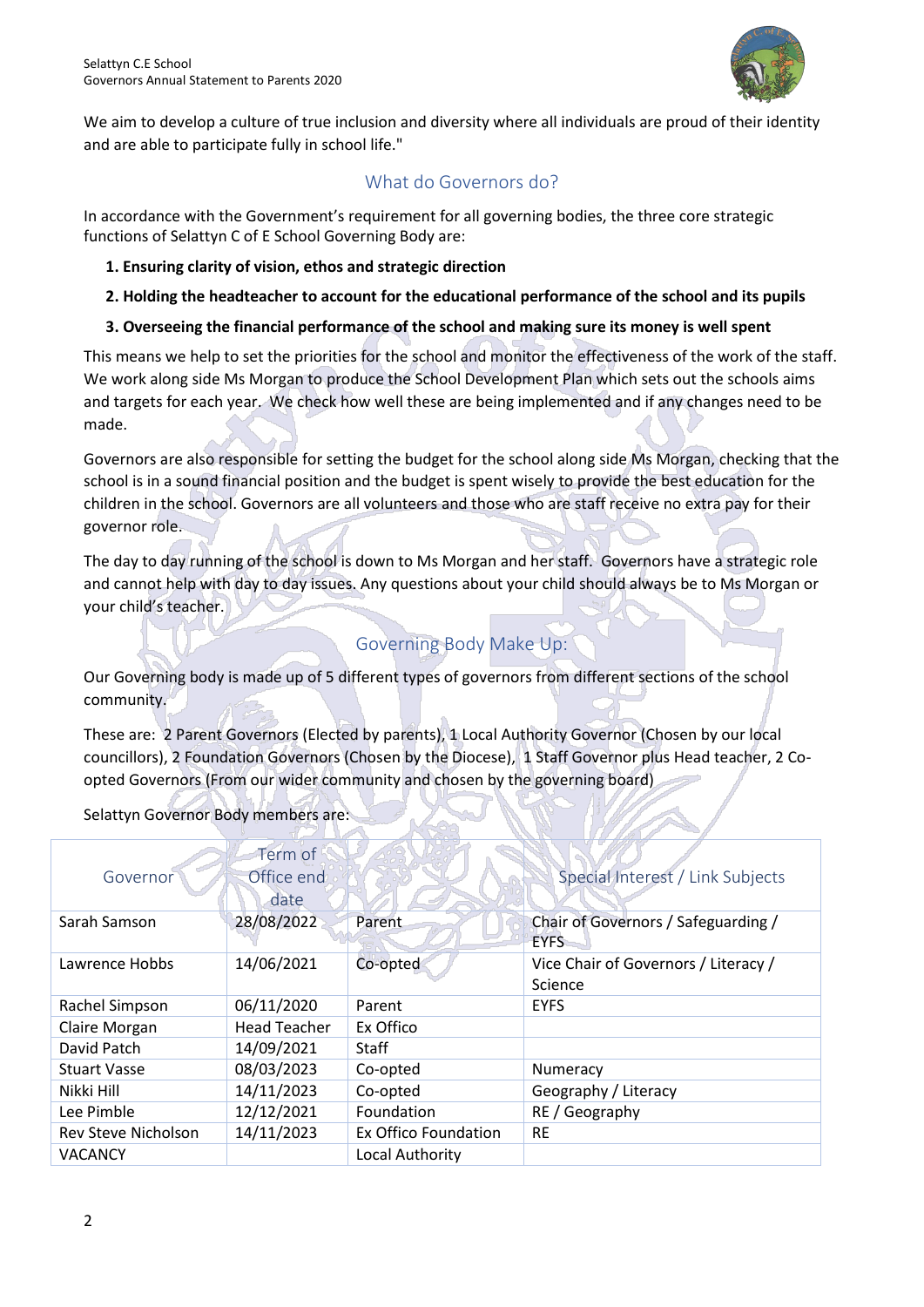

We currently have a vacancy for a Local Authority Governor.

Rachael Simpson's term of office ends in November so there will be a vacancy for a parent governor in the Autumn term. If you are interested in becoming a parent governor and would like to know more about what is involved, please ask at the office or talk to us when you see us.

Recent Resignations from the Governors are:

Val Baty – Finished October 2019 Sheila Ross – Finished July 2019 Tim Kirk Chair of Governors – Finished 08/03/2019

Other people in attendance at meetings are: Mrs J Bennet joins the Finance Committee to report on budget spending and Mr Phil Smith is our Clerk to Governors and joins us for full governor meetings.

#### Committees:

The governing body meet in Full once every term. We then have various committees which meet 1 or 2 times a term, as required, with a focus on specific areas.

As a governing body we have chosen to have a high number of governors on 3 committee's that meet regularly (Finance, Standards & Curriculum & Health & safety) This results in the governing body as a whole having a much greater understanding of the school and how it runs.

The following committees meet on a regular basis:

- Finance and General Personnel (every half term)
- Standards and Curriculum Committee
- Premises, Security & Health & Safety Committee
- Salaries, Performance Management and Employment issues

The following Committees meet as and when required:

- Pupil Discipline Committee
- Complaints
- Appeals Committee#
- Staff Discipline/Dismissal
- Staff Discipline/Dismissal Appeals

For more information on these please see the school website.

### Achievements

In November the school was inspected by Ofsted and we are very pleased that the school remains "Good" The Ofsted inspectors captured the essence of our school. Comments included…

*"Pupils enjoy coming to this small and friendly village school. Pupils are safe, happy and successful"*

*"Staff know how to help pupils flourish"*

*"Staff treat pupils with care"*

During the new more rigorous 1-day inspection, Inspectors observed all aspects of the school day. They spoke to staff, governors, parents and to over 60 children during the day. They praised the positive attitude